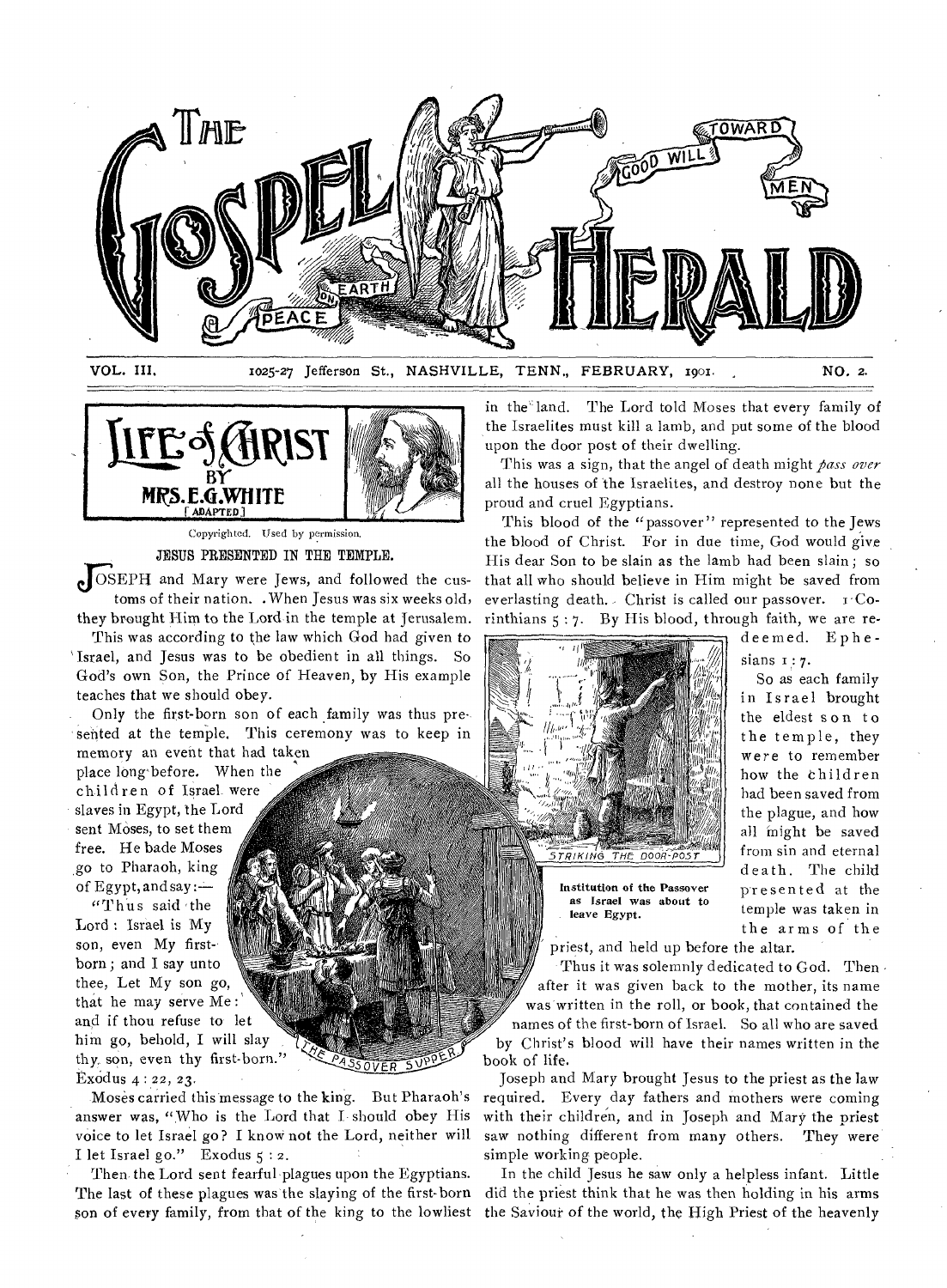temple. But he might have known ; for if he had been name shall be called Wonderful, Counsellor, the Mighty obedient to God's word, the Lord would have taught him God, the Everlasting Father, the Prince of Peace." Isaiah these things.

At this very time there were in the temple two of God's true servants, Simeon and Anna, Both had grown old in His service, and He showed them things that could not be made known to the proud and selfish priests.

To Simeon had been given the promise that he should not die until he had seen the Saviour. As soon as he saw Jesus in the temple, he knew that this was the Promised One.

Upon the face of Jesus there was a soft, heavenly light; and Simeon, taking the child in his arms, praised God, and said:—

"Lord, now lettest Thou Thy servant depart in peace, according to Thy word ; for mine eyes have seen Thy

salvation, which Thou hast prepared before the face of all people; a light to lighten the Gentiles, and the glory of Thy people Israel." Luke 2 : 29-32.

Anna, a prophetess, " coming in that instant gave thanks likewise unto the Lord, and spake of Him to all them that looked for redemption in Jerusalem." Luke 2 : 38. So it is that God chooses humble people to be His witnesses.

Often those whom the

world calls

*Presentation* **at the** *Temple.* 

great are passed by. Many are like the Jewish priests and rulers.

Many are eager to serve and honor themselves, but think little about serving and honoring God. Therefore He cannot choose them to tell others of His love and mercy.

Mary, the mother of Jesus, pondered the far-reaching prophecy of Simeon. As she looked upon the child in her arms, and recalled what the shepherds of Bethlehem had said, she was full of grateful joy and bright hope.

Simeon's words called to her mind the prophecy of Isaiah. She knew that of Jesus were spoken these wonderful words : —

"The people that walked in darkness have seen a great light : they that dwell in the land of the shadow of death, upon them hath the light shined."

"For unto us a child is born, unto us a Son is given ; and the government shall be upon His shoulder : and His  $9: 2-6.$ 



DOLAND stopped and looked at the sign. It hung outside of a large cutlery establishment, next to a store where there had been a big fire. He had made up his mind that he was old enough to look for work and try to relieve mother. Should he go in?

He hesitated, then with all the courage he could command went inside. He was sent back to a room where men on high stools were writing in big books, too busy to notice him, but a tall gentleman did and questioned so

> fast he could hardly answer.

"What kind of work do you expect to do ? Don't know? Most boys do. Never worked out before? Suppose you think it's all play. Well," pointing to some steps, "go down there,and the man at the foot will tell you what to do."

Roland went down and found half a dozen boys at work, with their sleeves rolled up, cleaning and polishing knives. The man at the foot of the steps looked up and said :

"Come to try your hand ? Well, three have just left in disgust; doesn't seem to be boys' work, somehow, but it's got to be done. You see," he said, picking up some knives and scissors and showing spots of rust on them, "the water that saved our building the other night injured some of our finest goods. If you want to try your hand at cleaning, I'll show you how. We pay by the dozen."

"Tisn't fair," said one of the boys; "some have more rust on than others."

"If you don't like our terms, you needn't work for us," said the foreman ; and the boy, muttering that he wanted to be an errand boy and see something of life, left, while Roland went to work with a will. As he finished each piece he held it up, examined it critically, and wondered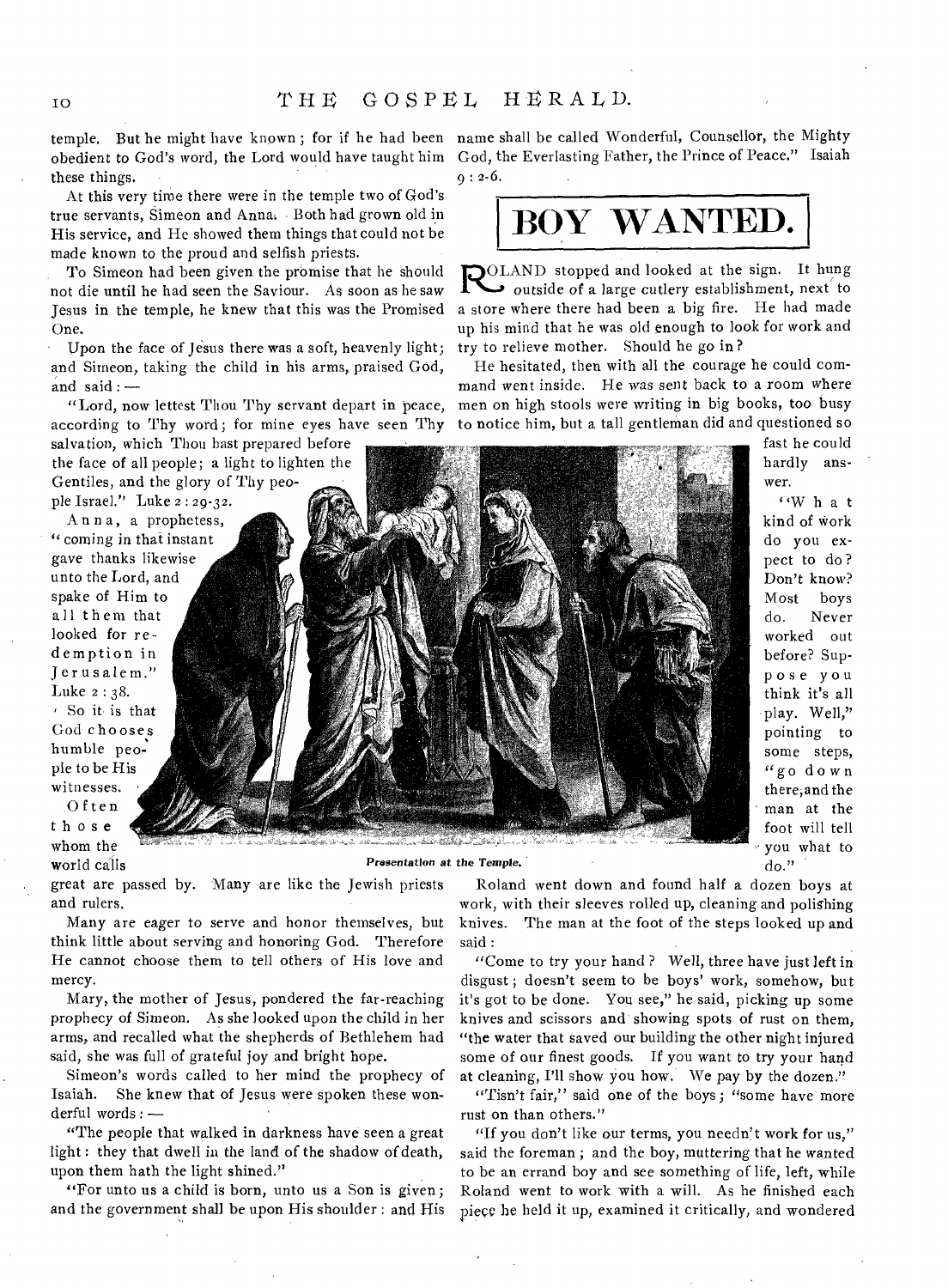closing came, the gentleman who had sent him down-can see my papa's hand." stairs appeared, and, looking round at the boys, said :

 $'$ 'Well ?"

"There is the boy we want," said the foreman, pointing to Roland. "He will take pride in doing anything you *give* him to do. He has been well trained."

Again the tall man spoke quickly.

"That's what we want. 'Boy wanted' doesn't mean any kind of boy; Mother know you came ? No ? Well, take her your first wages, and tell her there's a place open to you here. Then put your arms around her neck, and thank her for teaching you to be thorough. If more boys were thorough, more boys would succeed in life."

"I guess, mother," said Roland, when he told her about it, "it was because I tried to do everything as you would like it. I forgot I was doing it because there was a 'boy wanted.' " *—S. S. Advocate.* 

#### TRUST IN GOD.

It is blessed to trust when the way is dark, When we cannot see ahead; When the storm clouds gather above our bark, And our hearts are filled with dread. It is then that the promise will be fulfilled, "I will guide thee with Mine eye," And then is the roaring'tempest stilled, For the Father has heard our cry. And the arms of His love are all around, Ile is guiding our helpless bark; He never will let it run aground, Or sink in the waters dark. He'll pilot us safely over the sea, And at last on the other shore,

Past the rocks which were hid from you and me, We'll praise Him forever more.

MINNIE EMBREE.

### THE FAITH OF A LITTLE CHILD.

EV.LRYONE smiled when.his father carried him into the car - this little lad of three, who taught me so sweet a lesson in faith. The car was crowded, but there was a corner between door and window where the -child could stand, and there his father put him down.

" You stay still, there, Herbie ; papa is going to stand near you. You won't be afraid ? "

The wee man shook his head very decidedly, and catching hold of a brass rail with his chubby fist, stood contentedly watching his father with trustful, happy eyes. At every corner new passengers came on board and crowded between father and child. Hetbie was much more comfortable in the sheltered nook where his father had put him than he would have been even in his father's arms on the crowded, jostling platform. Little by little the newcomers hid the father from Herbie's sight. He did not look like a child who was accustomed to be alone, and I watched him closely, ready to comfort if need be. I saw his lips moving, and bent toward him.

if mother would think it well done. When the hour for This is what he said, " I can see my papa's foot, and I

Precious little-heart, comforting itself !

The crowd jostled back and forth. I heard another whisper, "I can see my papa's foot. I—can—see—my —papa's—foot ! "

Then the foot was no longer visible to the patient watcher. Trouble clouded his serious eyes for a minute, followed by a sudden happy smile.

"I can hear my papa talk ! "

Sure enough, the father was talking to some one. But the conversation was not long. The blue eyes were growing shadowy again.

" Herbie," I whispered, "I can see your papa. I am taller than you. I can see your papa's face, dear."

For a brief space my face was subjected to a searching glance. Then the content came back to the boy's face. He watched me and I watched that other face, nodding assurance to my little friend. In a few moments people began to leave the car, the father sat down and took his child on his knee.

" Were you afraid, Herbie ?"

waa wasan waxaa in daga ah waxaa waxaa ka

" No—I knew you were there all the whole time ! "

0 for the faith of a little child, that, whatever comes, the heart may say, "I was not afraid, for, lo, I knew that all the time Thou wert there ! "— *Lutheran Observer.* 

#### PAUL'S LESSON ON LOVE.

s a caracteristic community of the caracteristic community.

**T**HOUGH I speak with the tongues of men and of angels, and have not<br> **C**harity, I am become as sounding brass, or a tinkling cymbal. And<br>
though I have *the gift* of prophecy, and understand all mysteries, and all<br>
knowl

all things, endureth all things<br>
Charity never faileth : but whether there be prophecies, they shall fail;<br>
Charity never faileth: but whether there there there be knowledge,<br>
it shall vanish away. For we know in part, an

done away.<br>When I was a child, I spake as a child, I understood as a child, I thought as a child: but when I became a man, I put away childish things.<br>For now we see through a glass, darkly; but then face to face: now I k

#### RUBBING THE CORNERS OFF.

**A** POOR Indian was asked one time what his conscience was. Putting his hand over his heart, he said: "It is a little three-cornered thing in here. When I do wrong, it turns around and hurts very much. If I keep on doing wrong, it will turn until it wears the edges all off, and then it will not hurt any more.—Bible *Advocate.* 

IF God gives you hard tasks be proud that He has so much confidence in you.

THE church can not save the world as long as she depends on the support of the world.

IF men were as anxious to do right as they are to get their rights the world would be righted.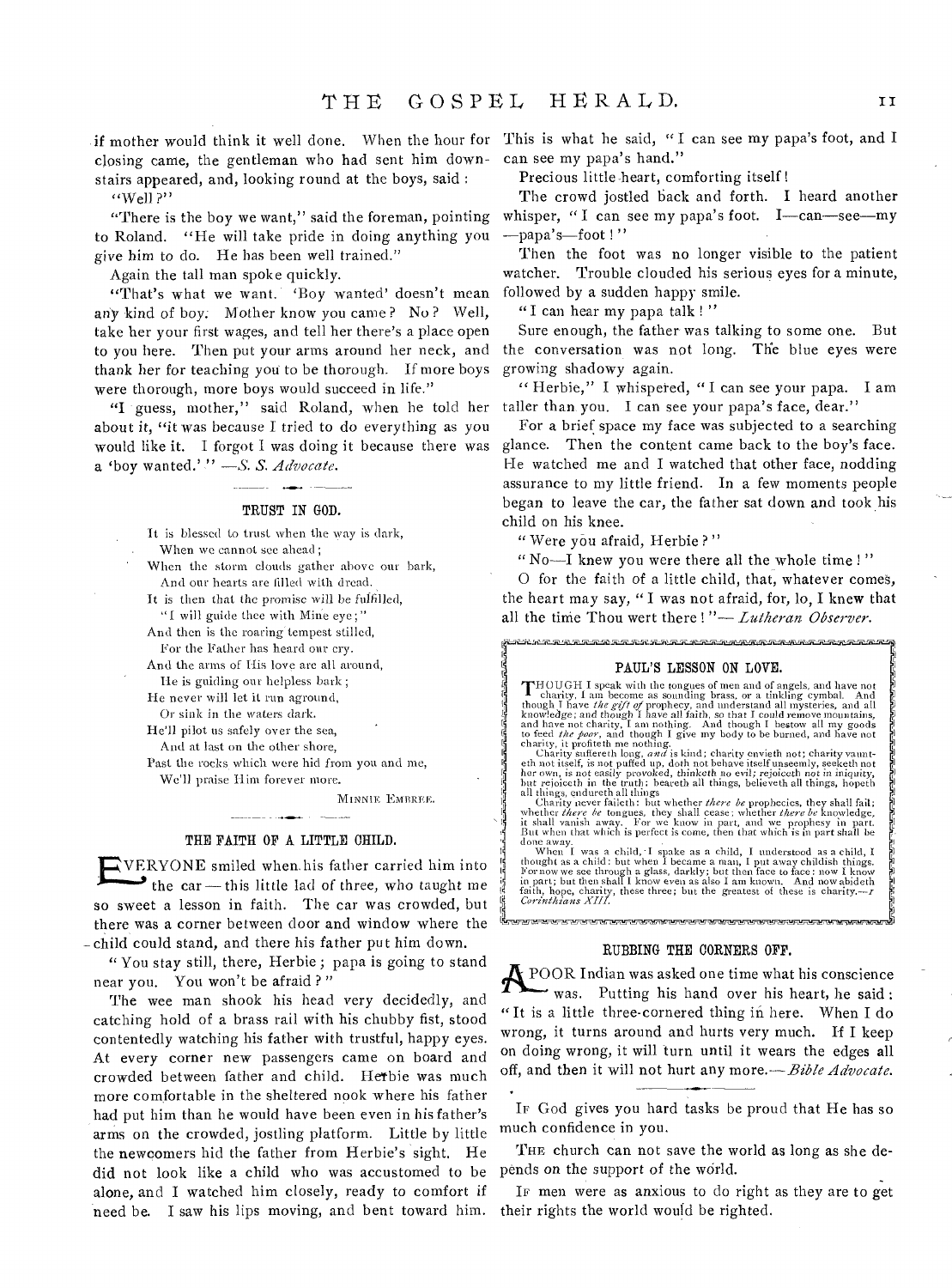# the Good **lberalo**  NASHVILLE, TENN., FEBRUARY, 1901.

J. E. WHITE, EDITOR.

# DISEASED AND ADULTERATED FOODS.

I T is a well known fact that the condition of the food which we eat has much to do with the healthful condition of the system. It may readily be seen how diseased foods, both animal and vegetable, might find their places in the markets without the knowledge and through no fault of those supplying them. But the extensive adulteration of foods, while it may not be more injurious in the results produced, is yet more startling and perhaps unexpected on the part of the consumers.

In the following articles we shall endeavor to give instructions which will enable the purchaser to detect both fraud and accident in the more common articles of diet. It will be impossible to take up the subject in detail, and we can only call attention to some of the most prominent and injurious of the evils.

#### Animal Food.

There is more danger than we think in the use of animal food, from the fact that the animals are just as liable to disease as is man. And even if we could be'assured- of the most conscientious care on the part of our butchers, still there would come to our tables much meat which would be absolutely unfit for food.

If we were to question our butchers carefully, and could we obtain from them a truthful answer, we would be appalled at the amount of disease which is discovered by the vender of meats, and which passes unquestioned. Much of the danger arises front the present system of shipping cattle in overcrowded cars, and in other abuses which are practiced by the great meat producers of our country. In our markets we often find meats tinged with yellow, which indicates a bilious condition of the cattle. Other animals are found whose livers have perhaps been torpid and diseased for years. And in the stables and slaughter pens of our large cities it is scarcely possible to find cattle which are not measly, feverish, and whose flesh, if eaten, is sure to breed disease.

In a conversation with a gentleman who has been connected with one of the largest packing houses in the West for over twenty-five years, we took occasion to inquire particularly in regard to the signs of disease to be seen in the animals slaughtered. He stated that but little really healthy beef is to be found. That the livers are often enlarged, full of calcareous deposits, and sometimes under-

also found, showing that some of the important organs have been subject to acute inflammation. Of course, these signs of disease are suppressed as far as possible, and the meat thrown on the market.

If this is true in the West, at the fountain head of the supply, how must it be when the over-crowded, filthy car loads reach the slaughter pens of the East? Truly, the, use of animal food seems surrounded by difficulties with which it is hard to contend. And we can honestly say, the less meat eaten the better. God never gave it to man as an article of diet at creation, and we believe its universal consumption has much to do with the diseased and enfeebled state of the, human race at the present time.

Veal, lamb, and mutton, our friend stated, show less signs of disease, but healthy pork is not to be found.

The healthfulness of animal food depends much upon the surroundings of the animal, and the food eaten while being fattened. Healthful conditions and healthful food are required to produce healthful meat. As to'conditions, shelter, light, air, and exercise are necessary. Cattle shut up in dark, and illy-ventilated stalls, and poultry confined in close coops, are unfit for food. The proverbial healthfulness of wild game depends largely on the free, roving habits of the animals. Of course, the flesh' of animals fattened in close confinement is considered a great delicacy, because,—shall we say it,— the lack of necessary exercise causes broken-

going fatty degeneration. Adhesions are down tissue and effete matter to be re tained in the system, which impart to the meat a peculiar flavor, much desired by epicures. The muscles are, of course, less compact, and the meat more tender.

> Poultry is often fattened in this manner, especially among the Prench. Geese are nailed to the floor by the feet, and systematically stuffed until they are nearly dead from disease, and then their, livers, which have become so enlarged and diseased as to almost fill the whole abdominal cavity, are served to epicures as an especial dainty.

It is undoubtedly a fact that the food which animals eat has much to do with the condition of their meat. It is stated that the flesh of pheasants in Pennsylvania is poisonous, because laurel buds are eaten by them. Eating the eggs of hens recently fed on decayed meat, has been known to produce violent illness. And we all know that the milk of cows is affected by eating certain pungent vegetables.

Some kinds of fish are poisonous at certain seasons of the year, probably owing to their food at that season.

We must, therefore, conclude that animals, if used for food at all, should themselves eat only such things as are perfectly clean-and wholesome. Poultry should be kept in a clean place, and fed on grain, with a certain amount of vegetables or green food. Cattle should have a certain amount of liberty, with plenty of good corn and hay. Distillery slops are an abomination.



described by Paul as follows :—

" Wherefore remember that ye being in time past Gentiles [unconverted] in the flesh; . . . That at that time ye were without Christ, being aliens from the commonwealth of Israel, and strangers from the covenants of promise, having no hope, and without God in the world." Ephesians 2 : II, 12.

Until we accept Christ and His wonderful sacrifice for us we are in the condition described above. This text was written about thirty-three years after the resurrection of Christ. Here Israel is referred to as the true church of Christ. All who are outside this true church are spoken of as Gentiles. The apostle in

other places refers to this church of Christ as the "true Israel." In one place he says :—

"And if ye be Christ's then are ye Abraham's seed, and heirs according to the promise." Gal. 3 : 29.

Paul speaks of the unconverted as belonging to another government or kingdom, and not to the "commonwealth of Israel." Such have "no hope" based upon the redeeming work of Christ. They are "without God in the world," because they have not accepted Him and the conditions of His government. As such they are "aliens from the commonwealth of Israel, and strangers from the covenants of promise."

To change this condition we must first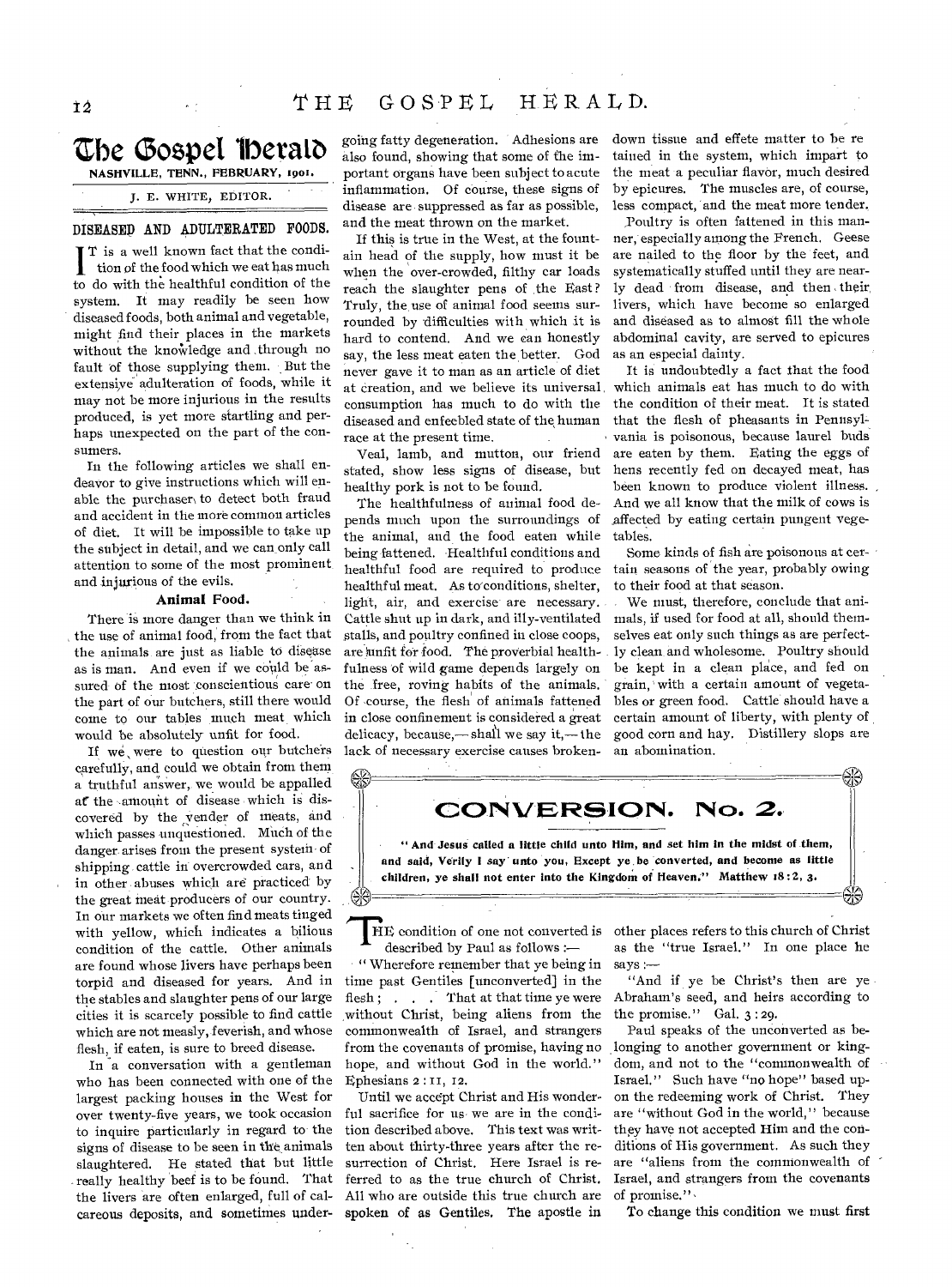persons could not be in harmony with the obedience of Heaven, and so will not be allowed to emigrate to the heavenly country.

Thus we can see that all God's commands to us are for the purpose of bringing us into harmony with Heaven, so that by and by we may be fitted for our heavenly home.

But many have listened to what men say, and are obeying them contrary to God's expressed commands. Will God accept service from such? Hear what Christ says: " In vain they do worship Me, teaching for doctrines the commandments of men." Matthew 15 :9.

God's requirements are simple ; they are plain ; and obedience to them is abso\_ lutely necessary so to develop our characters that we can be accepted as emigrants to the New Jerusalem when the King comes to claim his own.

*(Concluded.)* 

# •<br>•<br>•<br>• .<br>•\*\*\*\*\*\*\*\*\*\*\*\*\*\*\*\*\*\*\*\*\*\*\*\*\*\* **•\*•\*\*\*\*\*\*\*\*\*\*\*\*\*\*\*\*\*\*\*\* S**<br>BIBLE READING.  $\frac{3}{2}$ <br> $\frac{3}{2}$  No. 2. **• BIBLE READING<br>• No. 2.<br>• THE CHRISTIAN WARFARE.** • "Fight the good fight of faith. Lay • hold on eternal life." 1 Timothy 6:12.

*What weapons are used in the Christian warfare ?* 

"For the weapons of our warfare are not carnal, but mighty through God to the pulling down of strong holds." Corinthians to :4.

*What can we conquer by using these* 

# *weapons ?*

"Casting down imaginations, and every high thing that exalteth itself against the knowledge of God, and bringing into captivity every thought to the obedience of Christ."  $\vec{2}$  Corinthians 10:5. One great trouble with the religions of to-day is that they are leaving the simplicity of the Word, and are bringing in human theories to take the place of a " thus saithlthe Lord." The Word alone can bring the " knowledge of God," and "the obedience of Christ."

#### *What armor are we to wear*

"Put on the whole armor of God, that ye may be able to stand against the wiles of the devil." "Wherefore take unto you the whole armor of God, that ye may be able to withstand the evil day, and having done all, to stand." Ephesians 6 : 11, 13

#### *What is the first piece of armor ?*

"Stand therefore, having your loins girt about with truth." Ephesians 6 : 14. Satan is "a liar and the father of it." He deals in everything that is false, but especially in false religion. It has ever been so and always will be so until all, "whosoever loveth and maketh a lie," are destroyed from God's universe. A false religion will not save a soul, no matter how earnestly advocated, and firmly<br>adhered to. But a false religious belief is clung to the most tenaciously, and is

the hardest to give up of anything received by the human mind and heart. Israel was filled with it when Christ came. He gave overwhelming evidences of the truth of His mission and the false doctrines they were holding. But they refused to give up their error, and crucified Him because He continued to point out their false religion. Human nature is the same in the twentieth century that it was when Christ was on earth. The devil- would rather we had religion, than for us to be infidels, if he can mix our religion with enough of his false doctrine so that it will not save us. How important then that we see to it that we have our "loins girt about with **truth,"** and know that we are fully supported by God's Word.

## *What is* this *girding ?*

"Wherefore, gird up the loins of your mind." 1 Peter 1:13. Set your mind<br>to the study of God's Word, and the<br>earnest seeking for its truths. Do not let it wander into idle speculation in the ways<br>of man's wisdom. Our very thoughts Our very thoughts and desires should also be trained in proper channels. The Word discerns and takes cognizance of "the thoughts and in-tents of the heart." Hebrews **4:12.** 

*What did Christ say this truth is with which we are to be girded?"* 

"Sanctify them through Thy, truth : **Thy Word is truth."** John 17 : 17.

*What is the next piece of armor required ?* 

"The breastplate of righteousness."

Ephesians 6 : 14. The breastplate covered the most vital organs of the soldier's body. It was very important that this piece of armor should be perfect, for one defect might admit a dart from the enemy that would take the soldier's life. A righteous character will turn the darts of the enemy.

*Whose righteousness must this be ?*  The righteousness of Christ. *Our* right-<br>pusness is only "filthy rags." Paul's deeousness is only "filthy rags." sire was to "be found in Him, not having mine own righteousness, which is of the law [by our works], but that which is through the faith of Christ, the righteous-ness which is of God by faith." Philippians 3:9. The law cannot save the sinner. It can only condemn those who break it. Christ did not abolish law but bore the penalty, for us. His righteous-ness can cover all our defects, and His life in us can enable us to overcome our sins.

*What is this "breastplate of righteousness ?"* 

"All Thy commandments are rigtheousness." Psalm 119 : 172. God's law is the epitome of the righteousness of His kingdom.

*Can the "righteousness" of His "Commandments" be done away* 

"The heavens shall vanish away like smoke, and the earth shall wax old like a garment, and they that dwell therein shall die in like manner ; but my salvation shall be forever, and My righteous-ness shall not be abolished." Isaiah 51: 6.

# **OLD JOE THE DRUNKARD.**

BY MRS. L. D. AVERY-STUTTLE.

ONE day," continued grand- him. Aunt Hannah had a jar of mother, "when I was about five very choice preserves which she kept mother, "when I was about five very choice preserves which she kept years old, and Joey, as we used to in the cupboard on a high shelf.



r<br>"Helped Himself from the Big Jar." sick."<br>as about six. my mother "What did you do then, grandma?" call him, was about six, my mother allowed me to go over to play with " I ran home to my mother, my

When we had played with our blocks and marbles a little while, Joey asked Aunt Hannah for a dish of preserves."

"She very kindly gave us each a dish, with some bread, and then put on her bonnet to go down the street, after caution ing Joey not to get into any mischief.

"But when he had eaten his plate of preserves, he wanted more, and climbed into a chair and helped himself from the big jar. Then he took some cookies -from a pan and ate as many as he liked. It was not long before he was quite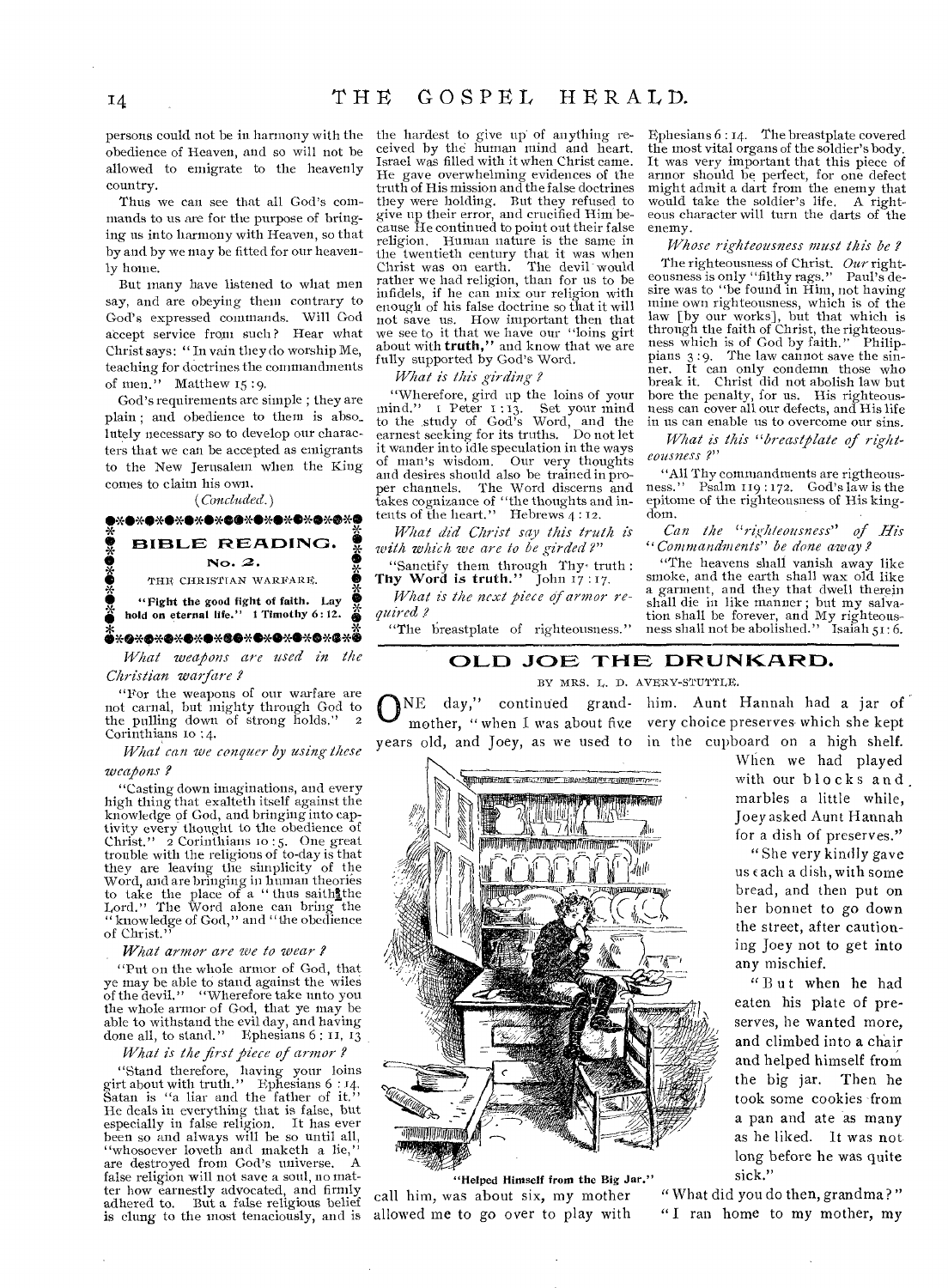realize our position as described by Paul. We must feel the need of a Saviour, and come to Hint as children to a parent. Then our condition is changed as described by Paul :-

"But now in Christ Jesus ye who sometimes were far off are made nigh by the blood of Christ." Ephesians 2:13.

No longer "aliens," we then belong to the "commonwealth of Israel." We have removed our citizenship from this . world, and have sworn allegiance to the kingdom of God on earth.

'Then Christ conies into our heart and does work for us that will astonish those who have never experienced it. By this work we are "converted," and are so completely changed that we become a "new creature in Christ Jesus."

Of. this change Paul says, "Por He is our peace, who hath made both one; . . . for to make *in Himself* of twain<br>**one new** 

**one new man:"** Ephesians **2 : 14, 15.**  Of what is this new man made? :Of *Jesus Christ*  and the *sin n e r .* This union is *conversion.* The process has two steps: *First*, the sinn er gives up sin and self. *Second,* Jesus Christ conies in and takes their place. *The product is*  a new man **in**  Christ Jesus. The change is as great as when *chlorine*  and *sodium*  unite to form

salt as described in the previous article. Man never exists as a single element. He is a sinner until he gives his heart to the Lord. In this condition lie belongs to the kingdom of this world, which is really the kingdom of Satan. In this condition Christ cannot rule and reign in his heart, and his life is influenced by the "god of this world." The unconverted man is ' therefore made up of a union of the man and the ruler of this world. The product is the *sinner.* 

When he renounces the world and accepts Christ, the conditions change. Christ comes in as a factor, Satan and his kingdom are renounced, and the product is *a Christian* man, a *child of God.* 

**EMIGRATION.** 

Copyrighted.

Copyrighted.<br>HIS may be illustrated by the government of the United States. When this government was first established, it opened wide its doors to the people of all nations who desired to come to it. The object was to fill up the vast unoccupied territory with those who would become citizens. But of late it has been discovered that undesirable elements have *been*  coming in.

The cheap transportation afforded by modern steamships and railways has been bringing a pauper class which cannot contribute to the welfare of the country, but is often a burden.

The uneducated of all nations have been coming, and they are not desirable ; for

emigration. For what purpose  $? - To$ shut out from this country those who will not make good citizens. To this end outside nations and steamship companies are informed as to what class of emigrants will be admitted, and what class will be refused entrance to the American commonwealth. Every steamship is searched as it lands, and those belonging to the undesirable classes must return whence they came.

None but good citizens will be allowed to enter the heavenly country. There was sin, discord, and rebellion in heaven once, and it brought sorrow into all the universe of God. It must never be permitted to enter again. So every one who desires to emigrate to that better country must be thoroughly tried here. By this trial we become fitted for a home with God and the holy angels. A character is thus



#### **PILGRIMS AND STRANGERS.**

it requires intelligence to make proper developed that is in harmony with God, citizens for a country ruled by and for the people.

The criminal classes are coming ; for they are not watched so closely here as in other countries, where the police system is more severe. This is a menace to the nation.

The anarchists — those Ishmaelites whose hands are always raised to strike -are coming, to foment strife and bloodshed, largely among the strangers who have been adopted under the too generous policy of the government.

Strong efforts are being made in the legislative halls to regulate this tide of

and that can be relied upon throughout eternity.

God has given a book of instruction, which tells man what is required of him. In this book, called the Bible, or the word of God, is given the law of God to govern us. This law contains the principles which govern heaven.

By studying God's word, and by obedience to his law, our characters are changed, and we become like those who live in heaven. If we refuse to obey God's law, we do not make the needed change in character, and so remain citizens of earth, and members of Satan's kingdom. Such

 $I<sub>3</sub>$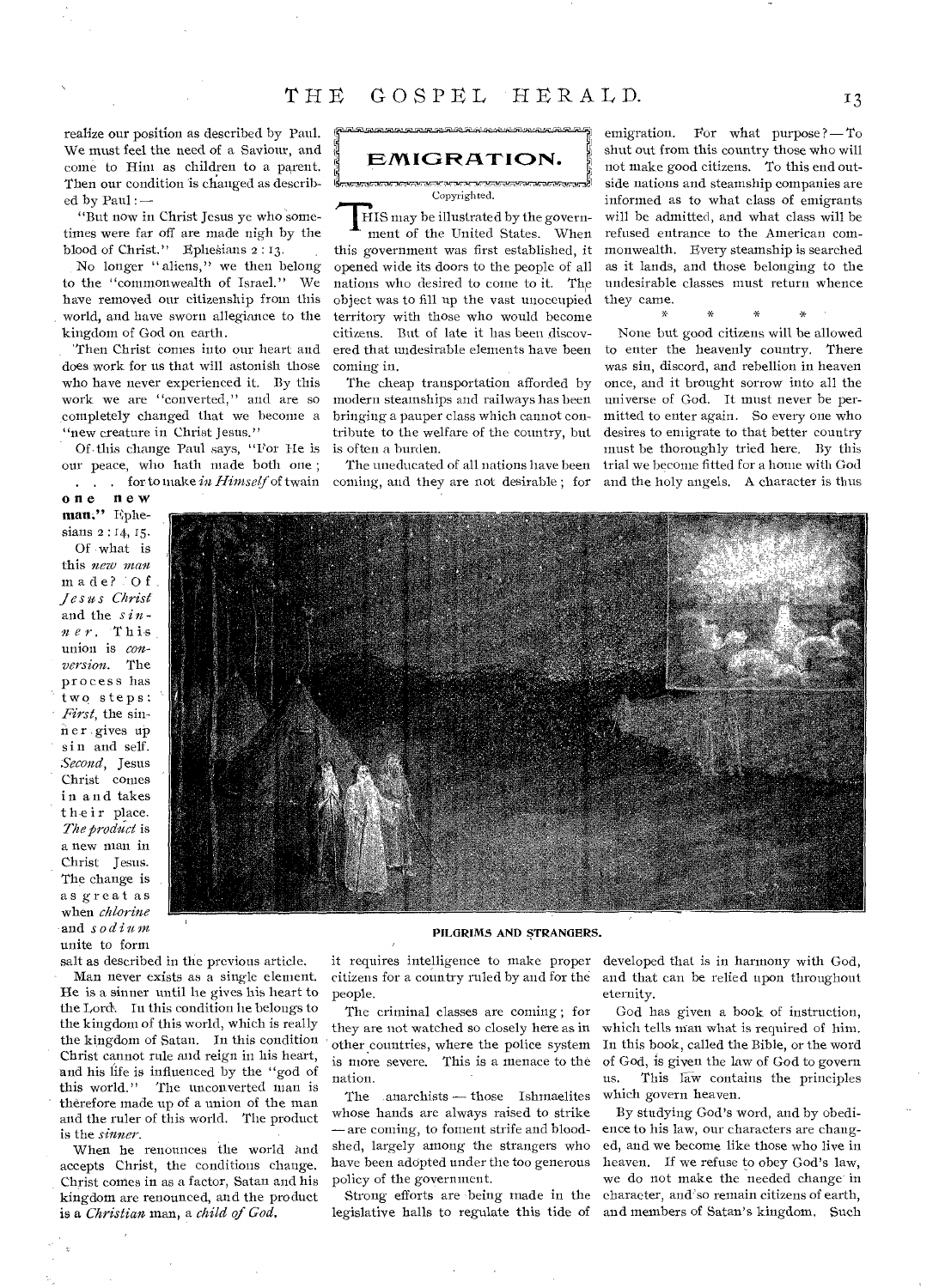often, until at last you see, it has and coffee herself." proved to be a strong giant from



"And began smoking with an air of great importance."

whose dreadful chains he has no power to release himself."

"Did.Old Joe drink rum when he was a little boy?" asked Max.

"O no, my dear; no,—but he "fOrmed the foundation for rum drinking when he was just a little boy like You."

"Do tell me how he could do that," cried Henri. "Max and I would never want to do such a dreadful thing, I know. What did he do -grandma ? did he drink wine and beer when he was a little boy?"

 $\frac{1}{2}$ "O no, not even wine and beer at first. He would have been as much shocked as you are, once, if any one 'had offered him such a thing. But Joe loved sweetmeats very much, and his poor aunt was not wise enough to keep them from him; so after a while these things caused his weakened stomach and pampered appetite to call for all sorts of highly seasoned dishes. These things only increased his unnatural appetite, and of course "a little, later, when he asked for two or three cups of strong tea or coffee

dears ; but poor Joey's appetite for his breakfast, his aunt could not pletely exhausted, and feel the need kept getting the better of him very refuse him, for you see, she drank tea of more and more of the poison."

> " Why, grandmother, a great many poor Joe, grandma." people drink tea and coffee ; I did not know that made drunkards."

"It does not always have this effect, my dear, but it is certainly one of the stepping stones to intemperance. I must tell you that both tea and coffee contain a very deadly poison, though in so small quantity that we feel no immediate evil effects."

" No, grandma," said Max, "I Bertha anxiously. have often heard Mrs. Brown, the grocers' wife, say she could not work until she had a cup of tea."

"That is because it stimulates the system," said grandmother. " I will make it plain to you: Do you remember in our walk this afternoon, we saw a cruel driver whipping his horse to make him pull his heavy load up the hill?"

" Yes, yes ; and I felt like snatching the whip away from the wicked man," exclaimed Henri.

"It would have been wiser and better for him to have taken off part of the load, instead of whipping his poor, patient horse ; still you remember how much quicker the poor beast

"Please go on with the story about

" Well, after a while when Joe was about ten years old, I went over to play with him, and he led me to the cellar where his aunt stored a barrel of cider for vinegar. Joey produced a couple of straws, and gave me one, telling me that the cider was good, and that he had all he wanted every day."

" Did you drink it grandma?" asked

"I tasted it, my child, but when I saw how bitter it was, I would not drink it; but Joey drank a cupful, I should think. I do not believe his aunt knew about it."

"Why didn't you tell her, grandma?" asked Henri.

"I was a thoughtless child, and did not dream what it might lead to.

"It was not long before Joey came to pay me a visit. Before he went away he took from his pocket a pipe, and skulking behind a shed, he put a piece of tobacco into it, and began smoking, with an air of great importance.

"I remember saying to him:  $'O$ Joey', it will make you sick, you must



*"And* there stood *Joey, among a lot* of *rough looking men."* 

drew his burden to the top.

"Now, my children, tea and coffee acts on the body just as the driver's whip did upon the horse. Perhaps we can do more work at the time, by drinking it, but like the horse, when we have done the work, we are com-

not do so," but he only laughed boisterously, and called me a silly girl, and said if I told my mother, or Aunt Hannah, he would never play with me any more, and as he was really a kind hearted boy, and I liked to play